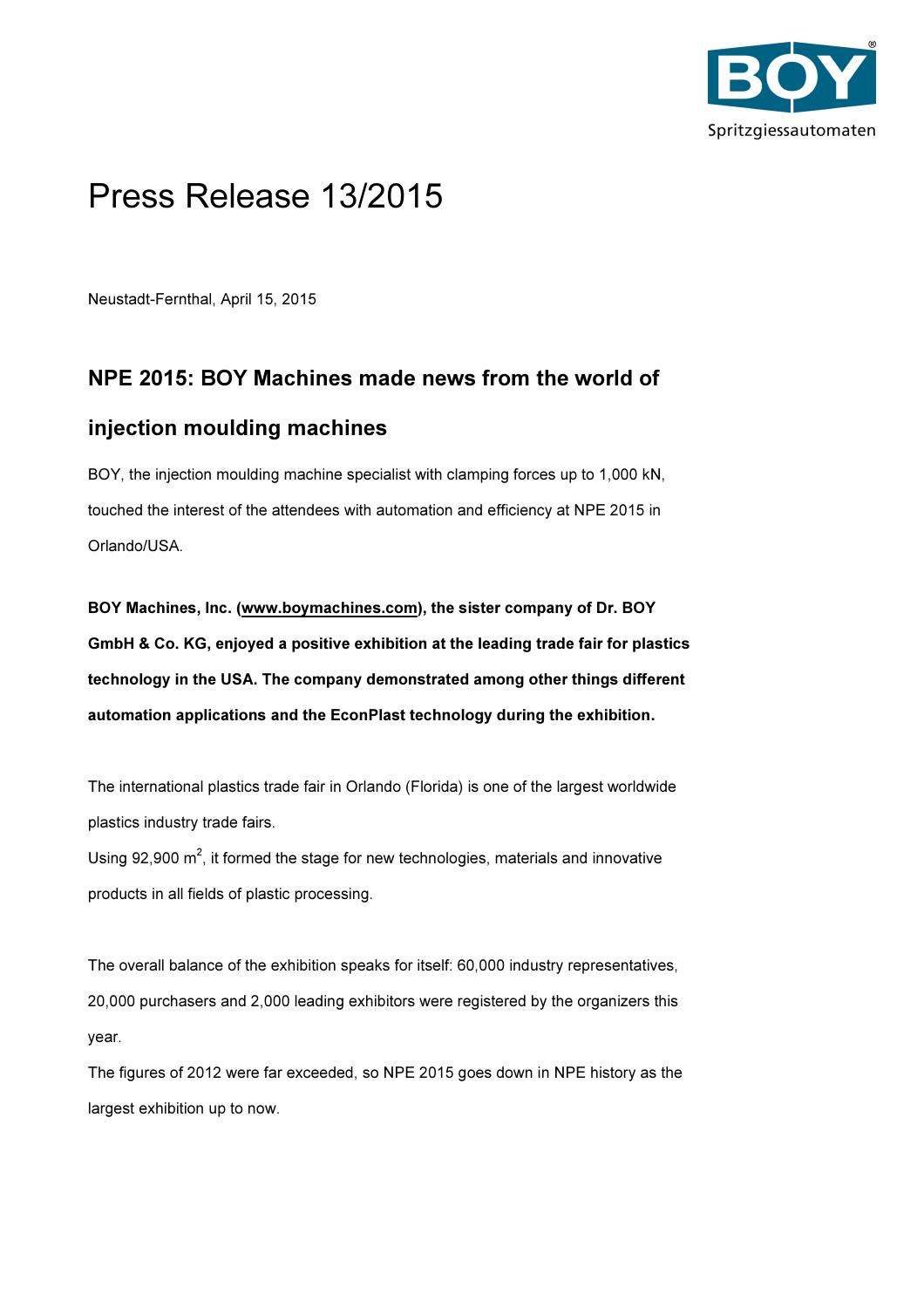

BOY also experienced record demand. From the smallest (100 kN clamping force) to the largest injection moulding machine (1,000 kN clamping force), BOY had everything in its exhibition package.

#### BOY injection moulding machines LIVE!

BOY presented new and proven applications. The exhibition highlight was the Frisbee, which was removed from the BOY 100 E every few seconds by a BOY removal device.

Another interesting application was demonstrated on the compact BOY XS, on which the use of an integrated handling device was used. After a spacer was produced, the finished part was removed from the mould and placed with a pneumatic picker.

Additionally, insert moulding technology was shown on the vertical BOY XS V injection moulding machine. A miniature nail file was over moulded without a sprue.

On the BOY 25 E, a silicone bracelet was produced, which helped support the global "Make A Wish" organization. The silicon bracelet could be bought by the visitors for the obligatory price of at least \$1.00.

On the last day of the exhibition, the CEO of BOY Machines, Inc., Helga Schiffer, was pleased to present a check for \$650.00 to the "Make A Wish" foundation.

"NPE 2015 was the ideal exhibition to establish international contacts and to win new business", explains Marko Koorneef, President of BOY Machines, Inc. He added: "The EconPlast technology impressed the fair visitors with its quiet operation and efficiency with a cycle time of 5 seconds and energy consumption below 4 kW. The EconPlast technology is a plasticizing system developed by BOY, which when used can result in an energy savings of up to 50%.

The lion's share of energy consumption of an injection moulding machine is used for energy heating and driving energy for rotary movement of the plasticizing screw during